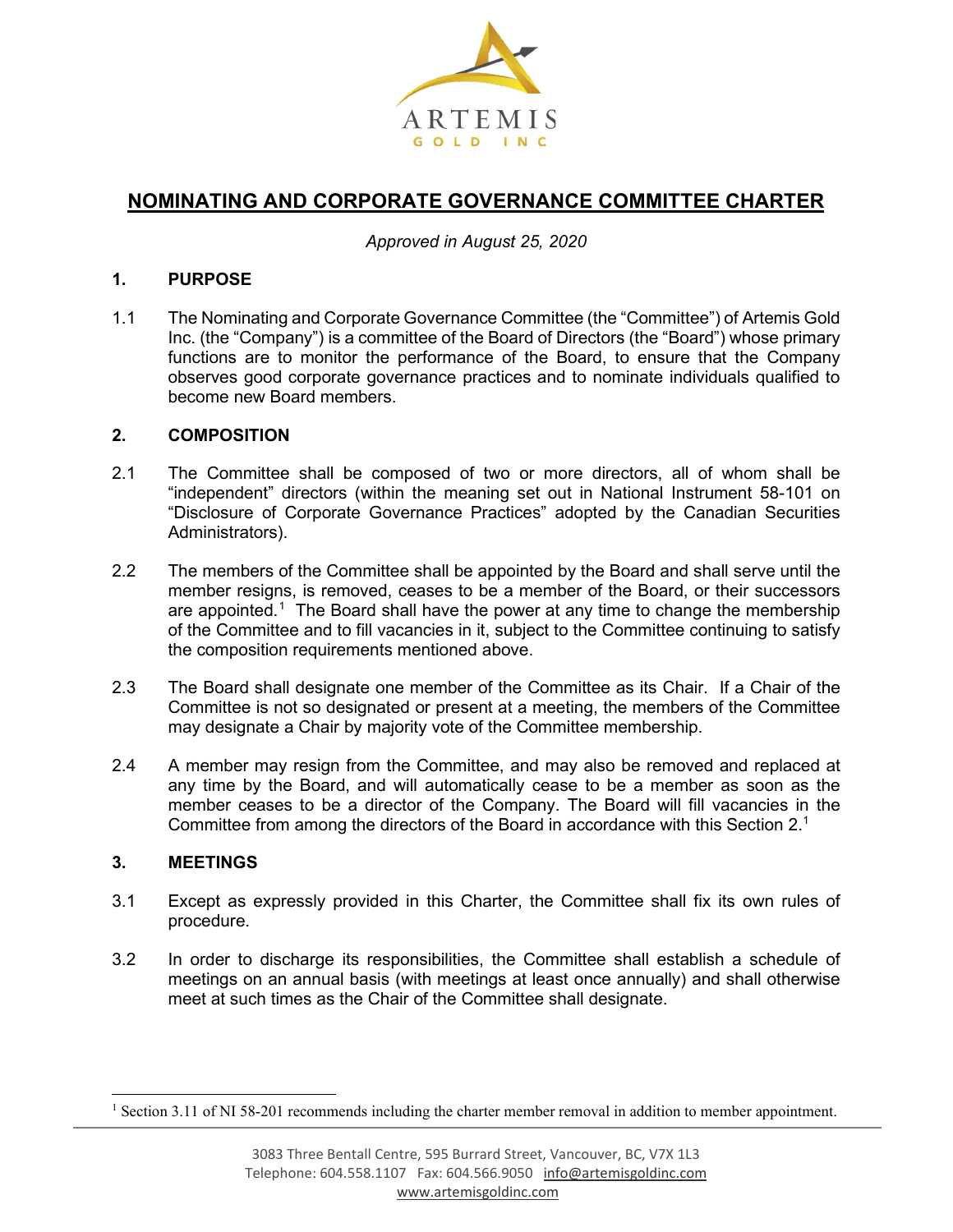- 3.3 The Committee may request any officer or other employee of the Company, or any representative of the Company's legal counsel or other advisors, to attend meetings or to meet with any members or representatives of the Committee.
- 3.4 A majority of the number of appointed Committee members will constitute a quorum for conducting business at a meeting of the Committee.
- 3.5 The Committee shall maintain minutes of meetings and report to the Board on significant matters arising at Committee meetings at the next scheduled meeting of the Board.

## **4. AUTHORITY AND RESPONSIBILITIES**

## **Nominating Role**

- 4.1 The Committee shall aid in identifying individuals qualified to become Board members and, as required, recommend candidates to fill any Board vacancies or any newly created Director positions. In recommending candidates to the Board or committees of the Board, the Committee shall consider such factors as it deems appropriate including potential conflicts of interest, professional experience, personal character, diversity, outside commitments (including service on other boards or committees) and particular areas of expertise.
- 4.2 The Committee shall also provide, with the assistance of management, suitable programs for the orientation of new Board members and the continuing education of incumbent Directors, to include, among other things, reviewing background material and strategic plans of the Company and meeting with senior management. The Committee shall annually review and, if appropriate, amend such programs.
- 4.3 The Committee shall annually review and, if appropriate, make recommendations regarding composition and appropriate size of the Board and also Committees of the Board.
- 4.4 The Committee shall aid the Board in ensuring appropriate succession planning for senior management.

## **Corporate Governance Role**

- 4.5 The Committee shall annually identify the principal business risks and recommend risk mitigation measures and assess risk management practices of the Company.
- 4.6 The Committee shall annually review corporate governance practices and make recommendations to the full Board.
- 4.7 The Committee shall annually review compliance with securities and corporate legislation and stock exchange policies.
- 4.8 The Committee shall ensure adherence to, and continuous improvement of, the Company's policies, procedures and practices as they relate to corporate governance.